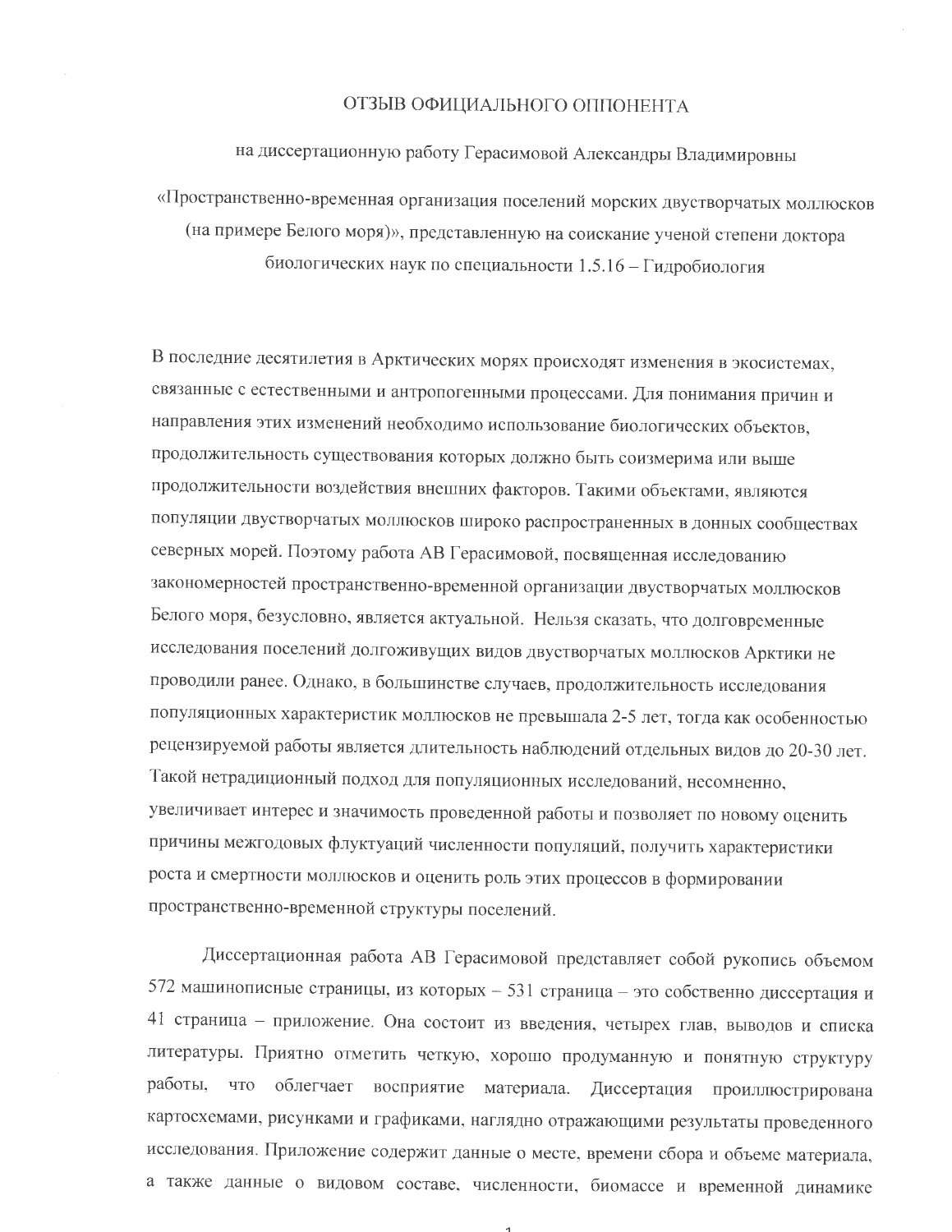макробентоса на участках, где проводились исследования. Список литературы включает 512 наименований на русском и английском языках.

Во «Ведении» обосновывается актуальность и новизна исследований, их теоретическая и практическая значимость, сформулированы цели и задачи работы и положения, выносимые на защиту. Этот раздел в целом написан ясно и убедительно, однако встречаются не четкие формулировки, затрудняющие их смысловое восприятие. В частности, я с трудом вник в смысл выносимого на защиту положения 3. Думаю, его можно было бы изложить более понятно.

Глава «Материал и методы» является ключевой для понимания результатов диссертационной работы. В ней приводится перечень исследуемых объектов, данные о локализации разрезов и участках, где проводился сбор материала, особенностях сбора материала в литоральной и сублиторальной зонах и о процедуре лабораторной обработки проб двустворчатых моллюсков. Здесь же на основе литературных и собственных данных подробно рассматриваются преимущества и недостатки различных методов определения возраста двустворчатых моллюсков, и обосновывается используемый подход, предполагающий определение возраста по внешней морфологии раковины с последующей верификацией по данным многолетнего мониторинга. Исходя из возможностей материала, для изучения закономерностей динамики возрастной структуры автор обосновывает использование статических таблиц выживания. Не менее интересен раздел главы, посвященный изучению линейного роста двустворок. В целом, вся эта глава имеет самостоятельную научную ценность и может быть использована, как пособие для проведения демэкологических исследований.

К этой главе у меня есть небольшое замечание. На странице 16 указано, что в работе были использованы материалы комплексных гидробиологических исследований кафедры ихтиологии и гидробиологии Санкт-Петербургского Университета. Однако не понятно, участвовал ли и, если да, то в какой степени, автор диссертации.

Глава 2 изложена на 385 страницах. По объему - это самая большая часть диссертации. Это и понятно, так как здесь представлены основные результаты. Её можно условно разделить на две части - в первой части приводиться характеристика абиотических условий и бентосных сообществ на участках многолетних наблюдений. Наличие этой информации обоснованно и логично, так как дает представление о гидрологическом и биологическом «ландшафте» на фоне которого происходила динамика

 $\overline{2}$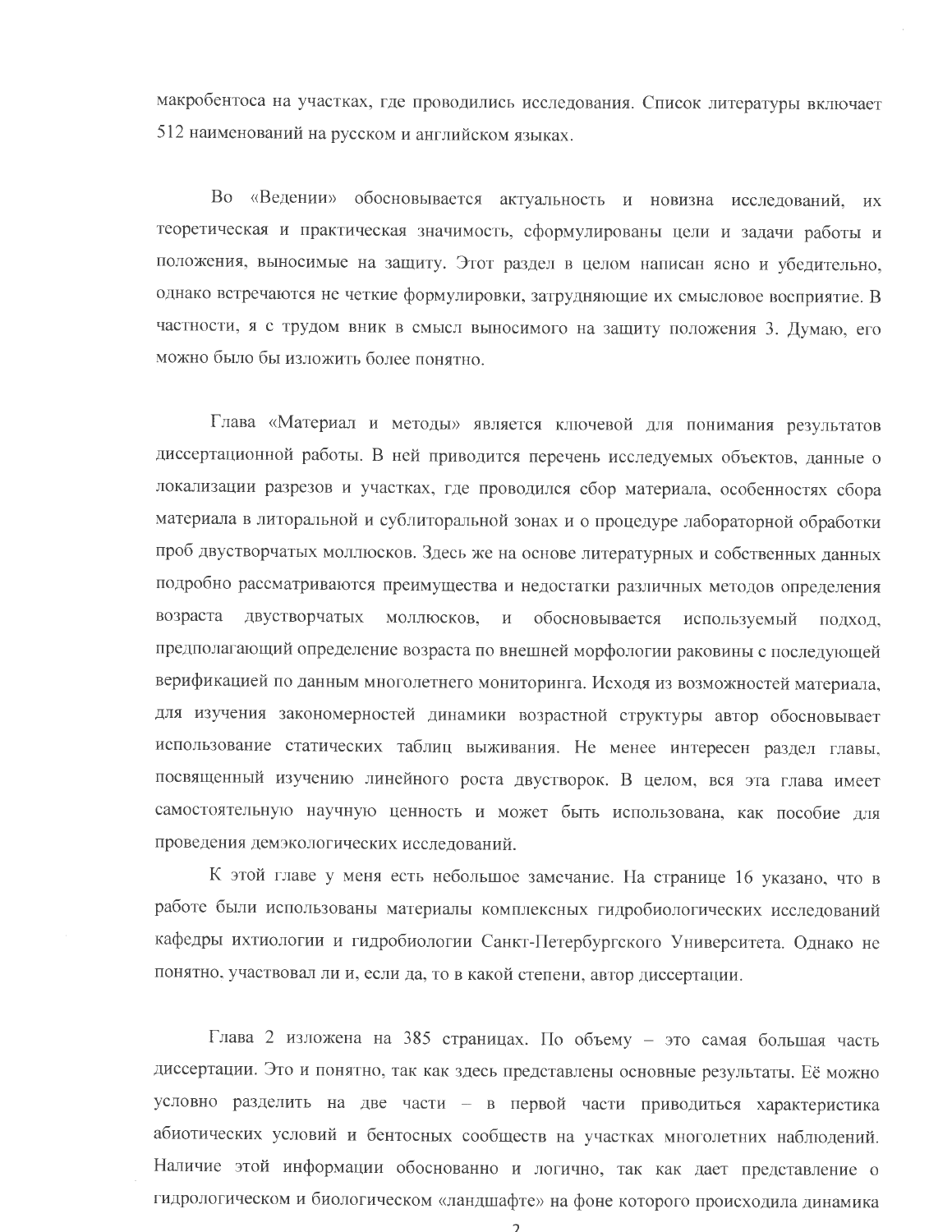поселений моллюсков. Во второй части главы - выполненные по единому плану демэкологические характеристики исследованных видов двустворчатых моллюсков. Для каждого вида рассмотрены географическое распространение и распределение по глубинам и грунтам, динамика структуры поселений, динамика численности в генерациях и линейный рост (групповой и, там где возможно - индивидуальный). В конце каждого такого раздела есть обобщающая часть, в которой на основе проведенного анализа приводятся популяционные характеристики вида. Структура характеристики двух видов -Mya arenaria и Arctrica islandica отличается. В ней представлены дополнительные данные о пополнении поселения молодью (мия) и соленостной устойчивости (арктика), что связано с особенностями их популяционной биологии. Полученные данные существенно расширяют, а иногда и меняют, наши представления о популяционной биологии двустворчатых моллюсков высоких широт. Так, на мой взгляд, очень интересна выявленная автором нестабильность пополнения популяций М. arenaria, в результате которой, в отдельных поселениях практически все особи были представлены одной генерацией, что контрастирует с удивительной стабильностью отдельных поселений другого вида - Macoma baltica. Эта глава в целом представляет важную базовую информацию, как для мониторинга и прогноза состояния экосистем арктических морей, так и для разработки основ рационального природопользования в морях высоких широт.

У меня есть два небольших замечания к этому разделу: 1. Карты географического распространения для одних видов - представлены, для других - нет. Было бы уместно дать их для всех исследованных видов. 2. Информативность и ее детализация разных видов, например для Arctica islandica и Musculus niger, различается в разы.

В главе 3 дается детальный анализ причин гетерогенности структуры поселений двустворчатых моллюсков. Автор выделяет две группы поселений - нестабильные и стационарные. Интересно, что оба типа поселений могут возникать в популяциях одного и того же вида. Такая ситуация позволяет подойти к пониманию причин нестабильности. В качестве основной причины нестабильности рассматривается отсутствие пополнения, которое в свою очередь связано с внутривидовой конкуренцией между взрослыми особями и молодью, а также, в условиях литорали, с элиминацией молоди из-за воздействия ледового режима. Формирование стационарных поселений происходит в условиях сегрегации трофических ниш взрослых особей и молоди (макома) или у видов с выраженной заботой о потомстве (мускулюс). Важным обобщением автора является положение о смещении периодов успешного пополнения разных поселений одного вида

 $\overline{a}$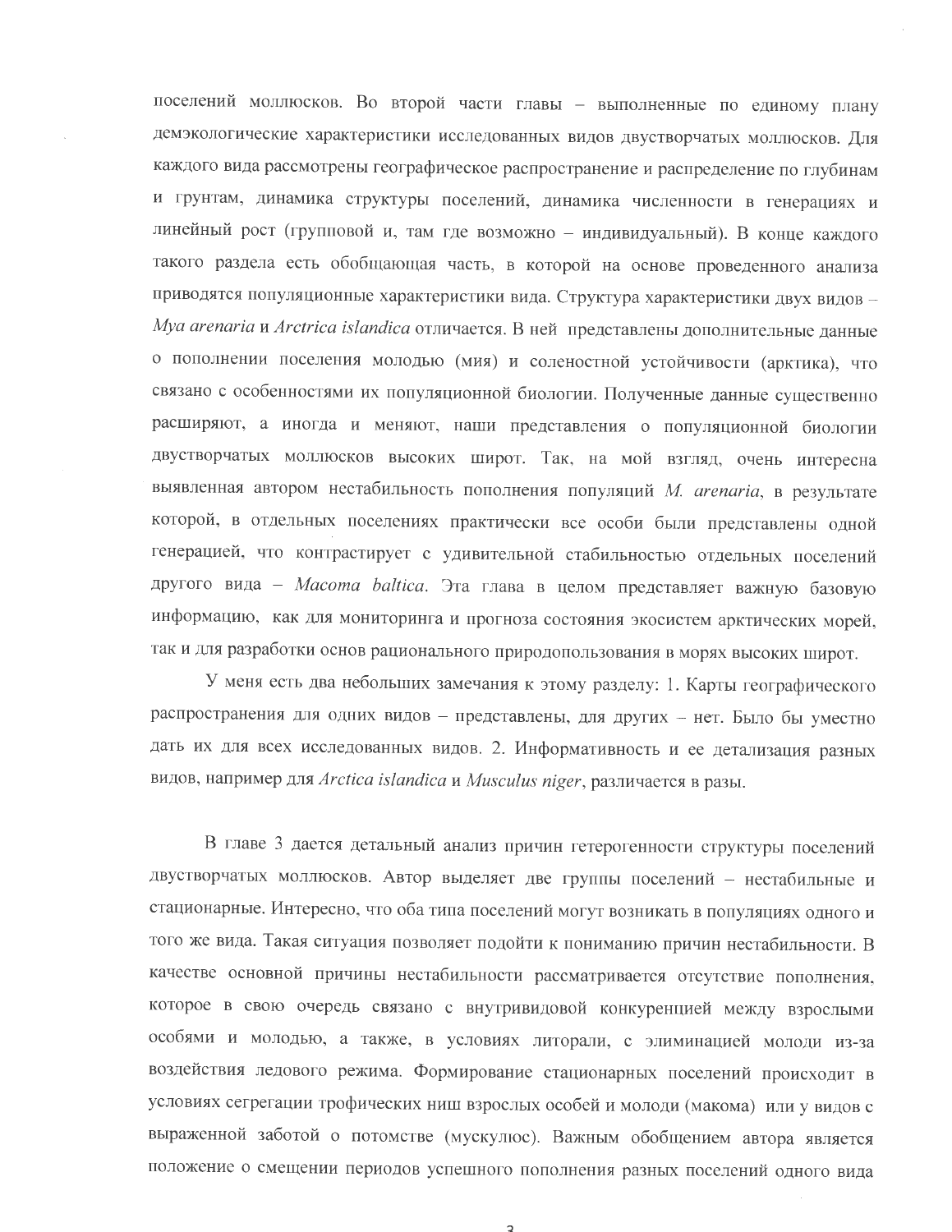во времени, как о ключевом факторе формирования пространственной гетерогенности размерно-возрастной структуры.

В этой же главе рассматриваются закономерности элиминации в поселениях двустворчатых моллюсков, формирования гетерогенности поселений по характеру роста особей, причины гетерогенности группового роста и изменчивости индивидуального роста двустворчатых моллюсков. Автор, на собственных и литературных данных убедительно показывает, что причинами повышенной смертности моллюсков являются напряженные внутривидовые отношения в плотных поселениях и обитание в поверхностном слое грунта. Гетерогенность группового роста связана с условиями питания, косвенными показателями которых является интенсивность гидродинамики и, для литоральных видов - продолжительность осушки. А в качестве одной из основных причин гетерогенности индивидуального роста указываются их стартовые размеры. Это предположение доказывается положительной корреляцией скорости роста моллюсков и их размеров на начальных этапах онтогенеза. Полученные обобщения оригинальны, убедительны и существенно изменяют представление о функционировании бентосных экосистем Арктики.

В «Заключении» (глава 4) автору удалось обобщить и представить наглядно и убедительно, в виде графических моделей, итоги анализа формирования гетерогенности размерно-возрастной структуры поселений в разных условиях внутривидовой напряженности, плотности поселений и вариабельности роста.

Шесть выводов, завершающих работу, вполне обоснованы полученными результатами, они обоснованы, четко сформулированы и соответствуют поставленным задачам. Незначительное замечание касается пункта (а) вывода 5, который, по сути, является важным обобщением и должен быть представлен в качестве самостоятельного вывода.

На мой взгляд, работа автора представляет фундаментальное и важное исследование процессов формирования пространственно-временной организации поселений морских двустворчатых моллюсков морей высоких широт. Уникален для современной науки, выбранный автором временной масштаб рассмотрения этих процессов. Именно в рамках этого масштаба становятся понятными причины формирования гетерогенности, нестабильности и стационарности их поселений. Считаю, что диссертация Герасимовой Александры Владимировны является крупным научным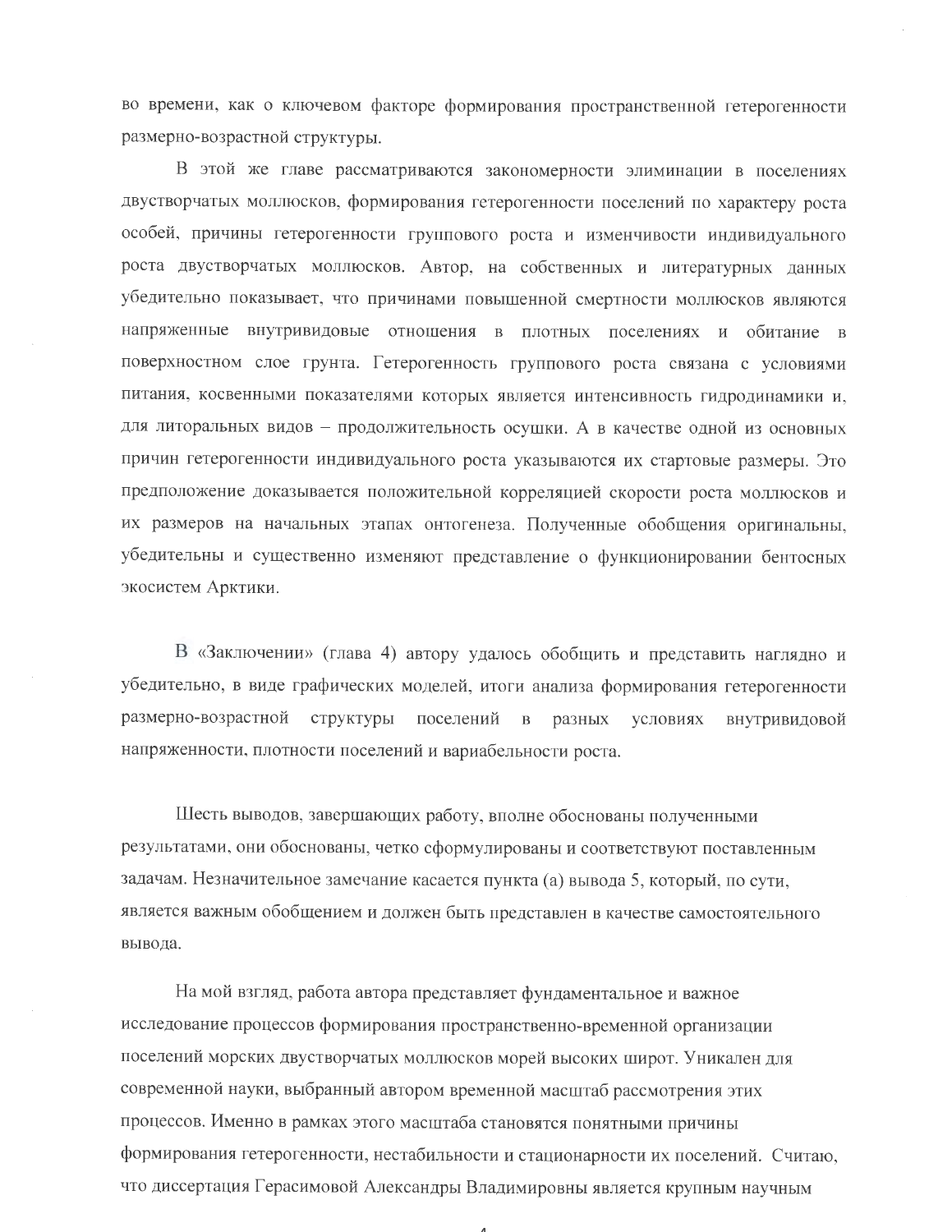достижением, представляет существенный вклад в гидробиологию и морскую биологию и имеет важное практическое значение. Небольшие замечания не умаляют достоинства работы. Автореферат в полной мере отражает содержание диссертации. Приведенный в автореферате список публикаций автора включает 42 публикации, из которых 19 входят в список работ, индексируемых в РИНЦ и 9 в WOS и SCOPUS, в том числе, в журналах первого квартиля, что свидетельствует о высоком профессиональном уровне соискательницы.

Диссертационная работа «Пространственно-временная организация поселений морских двустворчатых моллюсков (на примере Белого моря)» полностью соответствует критериям, установленным пп. 9-14 Постановления Правительства Российской Федерации от 24 сентября 2013 года №842 «О порядке присуждения ученых степеней» (ред. от 11.09.2021), а ее автор Герасимовой А.В. достойна присуждения ей ученой степени доктора биологических наук по специальности 1.5.16 - «гидробиология».

Профессор, доктор биологических наук

Зав. лабораторией морфологии и экологии морских беспозвоночных

Института проблем экологии и эволюции им. А.Н. Северцова Российской академии наук

Темир Аланович Бритаев

ИПЭЭ РАН, 119071, Москва, Ленинский пр. 33

e-mail:  $\frac{brtayev(\partial y)}{brtayev}$  +74991351874

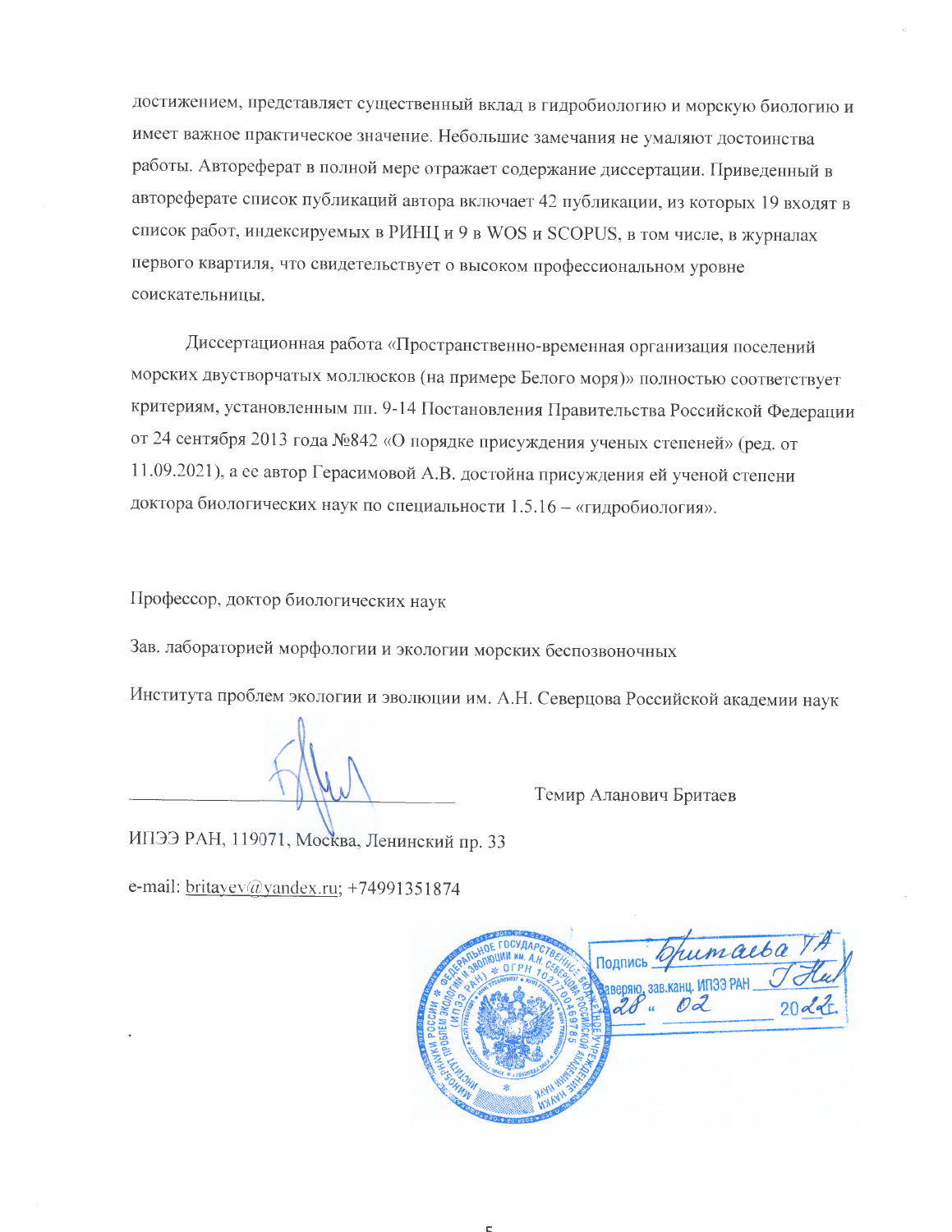В диссертационный совет 24.1.034.01 При Институте биологии внутренних вод им. И.Д. Папанина РАН

Я, Бритаев Темир Аланович, даю согласие выступить официальным оппонентом диссертации Герасимовой Александры Владимировны на тему «Пространственно-временная организация поселений морских двустворчатых моллюсков (на примере Белого моря)» представленной на соискание учёной степени доктора биологических наук.

## СВЕДЕНИЯ ОБ ОППОНЕНТЕ

- 1. Учёная степень, учёное звание, отрасль науки и научная специальность, по которой защищена диссертация: доктор биологических наук, 03.02.10 - Гидробиология.
- 2. Место работы (полное наименование организации): Федеральное государственное бюджетное учреждение науки Институт проблем экологии и эволюции им. А.Н. Северцова РАН.
- 3. Сокращённое наименование организации: ФГБУН ИПЭЭ РАН.
- 4. Почтовый адрес организации с указанием индекса: 129059, Российская Федерация, Москва, Ленинский проспект, дом 33
- 5. Адрес официального сайта в сети Интернет: https://sev-in.ru/
- 6. Название структурного подразделения: Лаборатория морфологии и экологии морских беспозвоночных
- 7. Должность: главный научный сотрудник.
- 8. Телефон с указанием кода города: +7 (499) 1351874. (моб. +7 985 9064589)
- 9. Адрес электронной почты: britayev@yandex.ru
- 10. Список основных публикаций по профилю оппонируемой диссертации в рецензируемых научных изданиях за последние 5 лет (не более 15):

1. Бритаев Т. А., Л. Ф. Бекшенева, Ю. В. Деарт, Е. С. Мехова. Структура и изменчивость симбиотических сообществ ассоциированных с морскими лилиями Himerometra robustipinna. Океанология, 2016, том 56, № 5, с. 731-740 DOI: 10.7868/S0030157416050038 IF - 0.409

Tkachenko K.S., Britayev T.A., Huan N.H., M.V. Pereladov & Latypov Y.Y. 2016.  $2.$ Influence of anthropogenic pressure and seasonal upwelling on coral reefs in Nha Trang Bay (Central Vietnam). Marine Ecology. 37: 1131-1146. doi: 10.1111/maec.12382 IF - 1.138